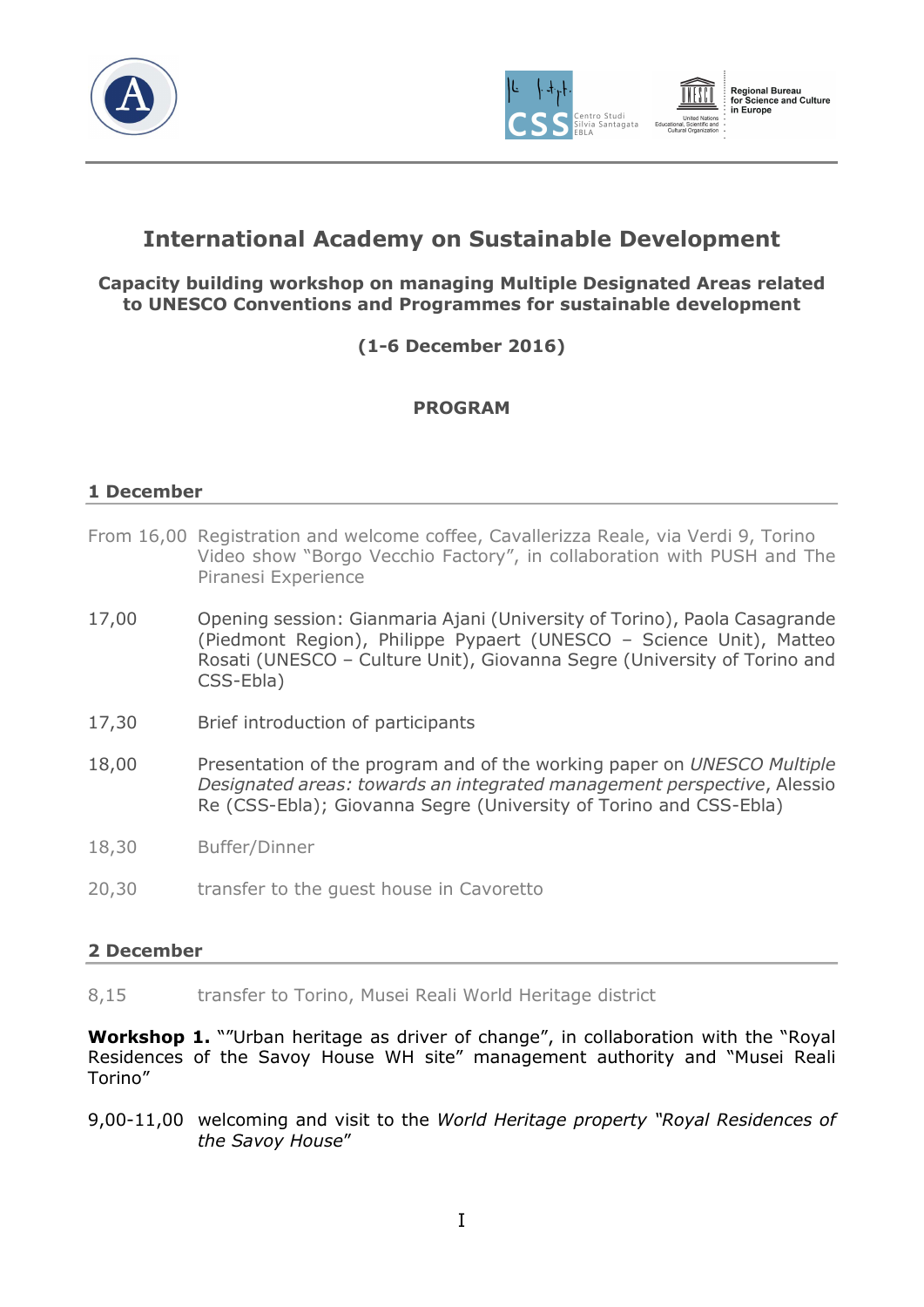





- 11,00 opening lecture on World Heritage and the Agenda 2030 for Sustainable Development (Isabelle Anatole-Gabriel, Chief of the Europe and North America Unit, UNESCO World Heritage Centre), Q&A. Presentation of the Musei Reali District (Enrica Pagella, Director of Musei Reali) and debate
- 12,30-15,00 lunch break and visit to Porta Palazzo area, in cooperation with Viaggi Solidali
- 15,00 presentation of the UNESCO Report Culture: urban future. Global report on culture for sustainable urban development, Matteo Rosati (UNESCO)
- 15,30 the Green Crown project (Jacopo Chiara and Elena Porro, Piedmont Region)
- 16,00 Lessons learned from UNESCO designations and Sustainable Development, presentations from sites and collective discussion – first panel:

 Leonidas Stanellos, Old Town of Corfù WH site, Greece Daniel Kovacs, Budapest, including the Banks of the Danube, the Buda Castle Quarter and Andrassy Avenue WH site, Hungary Krzysztof Chuchra, The Old and New Town of Edinburgh WH site, Scotland Katarzyna Biecuszek, Historic Centre of Krakow WH site, Poland

- 20,00 Free dinner
- 22,30 transfer to the guest house in Cavoretto

#### 3 December

8,15 transfer to Toolbox Creative Hub, Torino, Skate park room

Workshop 2. "Cities as incubators of creativity and innovation", in collaboration with "Torino UNESCO Creative City for Design"

- 9,30 opening lecture on UNESCO Creative Cities Network program and the Agenda 2030 for Sustainable Development (Matteo Rosati, UNSECO), Q&A
- 10,00-12,00 interventions and debate with invited experts: Enrico Bertacchini (University of Torino and CSS-Ebla); Luisa Bocchietto (President Elect – International Council of Societies of Industrial Design); Stefania Carretti ("Remixing Cities" – GAI Associazione Circuito Giovani Artisti Italiani); Francesca Gambetta (Compagnia di San Paolo); Paolo Maccarrone (Circolo del Design); Giovanna Solimando (Comune di Torino); Paola Zini (Operae Design Festival)
- 12,00-13,00 visit to Toolbox Creative Hub (Massimo Potì) and Print Club (Christian Racca, Ass. Plug)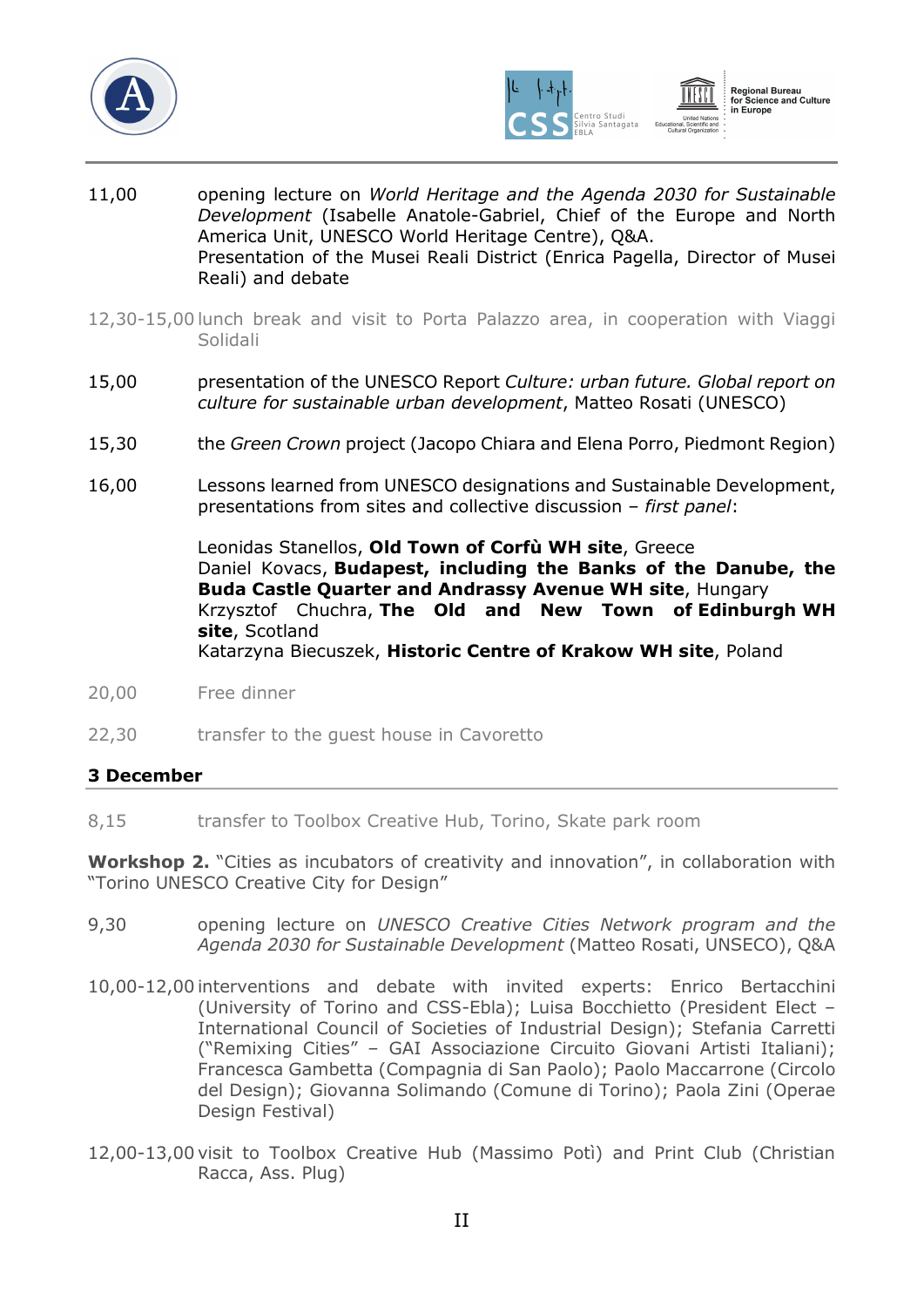





### 13,00 lunch break

14,30 lessons learned from UNESCO designations and Sustainable Development, presentations from sites and collective discussion – second panel:

> Mykhaylo Moroz, L'viv Creative City for Literature, Ukraine Ossama A.W. Abdel Meguid, Aswan Creative City for Crafts and Folk Art, Egypt Mamadou Diallo, Dakar Creative City for Media Arts, Senegal Justyna Jochym, Krakow Creative City for Literature, Poland

- 17,30 visit to exhibition on Giugiaro design, in collaboration with MAUTO
- 19,30 dinner
- 22,00 transfer to the quest house in Cavoretto

#### 4 December

- 8,15 transfer to Vezzolano, Collina Po Biosphere Reserve area
- Workshop 3. "Cities and rural areas as cooperative systems", in collaboration with "Collina Po Biosphere Reserve"
- 9,30 opening lecture on the Man and Biosphere Program and the Agenda 2030 for Sustainable Development, Philippe Pypaert (UNESCO), Q&A
- 10,00 Presentation of the Collina Po Biosphere Reserve, Dino Genovese, Ippolito Ostellino (Parco del Po e della Collina Torinese)
- 10,30-12,00 interventions and debate with invited experts: integrated approach to city and rural areas planning&management (Rurbance, AlpES, LOS\_DAMA! Projects) Maria Quarta (Piedmont Region); the "Stupinigi Fertile" project, Manuela Ghirardi (Ass. Stupinigi è…); the CNR-IMAMOTER activities
- 12,00-150 visit to Vezzolano Abbey and experimental orchards, presentation of the "Romanico Monferrato" project, meeting with local stakeholders and lunch break
- 15,00 Harmonizing the Integrated Management Systems of Areas with Multiple International Designations Thomas Schaaf (Terra-Sana)
- 15,30 lessons learned from UNESCO designations and Sustainable Development, presentations from sites and collective discussion – third panel:

Petr Cupa, The Lower Morava Biosphere Reserve, Czech Republic Christian Diry, Wienerwald Biosphere Reserve, Austria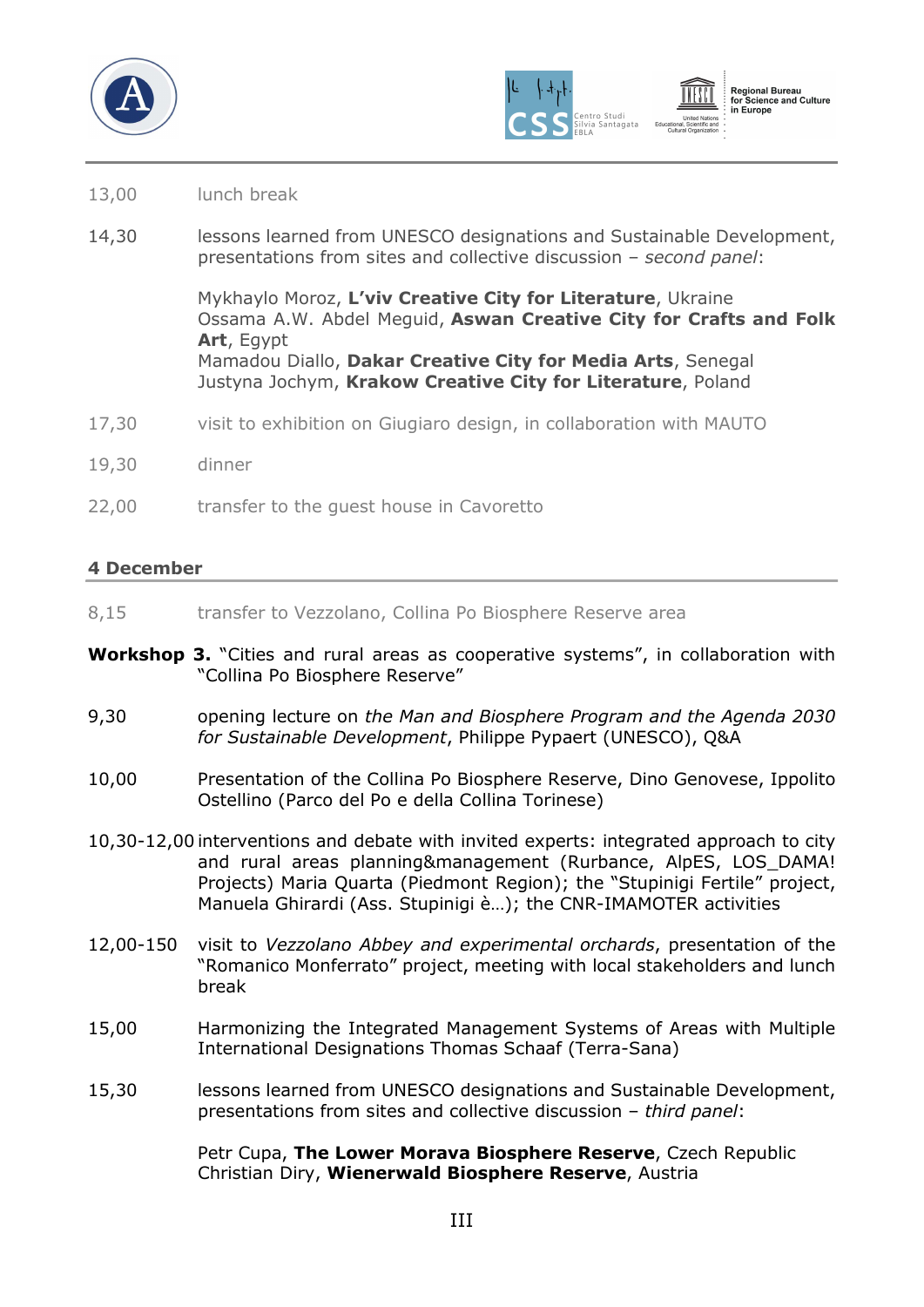



Regional Bureau<br>for Science and Culture in Europe

Johan West, Kogelberg - Cape Town Biosphere Reserve, South Africa Dimitris Michelogiannis, Gorge of Samaria National Park Biosphere Reserve, Greece

19,30 transfer to the guest house in Cavoretto and dinner

### 5 December

- 8,15 bus transfer
- 9,30 opening, Margarita Lalayan, Maria Josè Mallo, ITC-ILO and UNESCO related programs
- 9,45 Enrico Bertacchini, Alessio Re, Culture and Development: the Local Economic Development plan for Aapravasi Ghat WH site and its Buffer Zone (Mauritius)
- 10,00-13,00 Lessons learned from UNESCO Conventions and Programmes designations and Sustainable Development, presentation from sites and collective discussion – fourth panel:

 Zoran Pavlov, Natural and Cultural Heritage of the Ohrid region WH site, FYR of Macedonia Albert Kasi, Historic Centres of Berat and Gjirokastra WH site, Albania Iva Carevic Pekovic, The Old Town of Dubrovnik WH site, Croatia

11,00 coffee break

Eloi Coly, Island of Goree-Dakar WH site, Senegal Abdalla Salim Rashid, The Old Town of Zanzibar WH site, Tanzania Jean Wee, Singapore Botanic Gardens WH site, Singapore

- 13,00 lunch break
- 14,30 opening, Enrico Vicenti (UNESCO Italian National Commission)
- 14,45-17,30 Lessons learned from UNESCO Conventions and Programmes designations and Sustainable Development, presentation from sites and collective discussion – fifth panel:

 Maria Teresa Pinna, Ferrara city of Renaissance and its Po Delta WH site, Italy Marco Roverati, Po Delta Biosphere Reserve, Italy Chiara Bocchio and Carlo Francini, Historic Centre of Florence WH site, Italy

16.00 coffee break